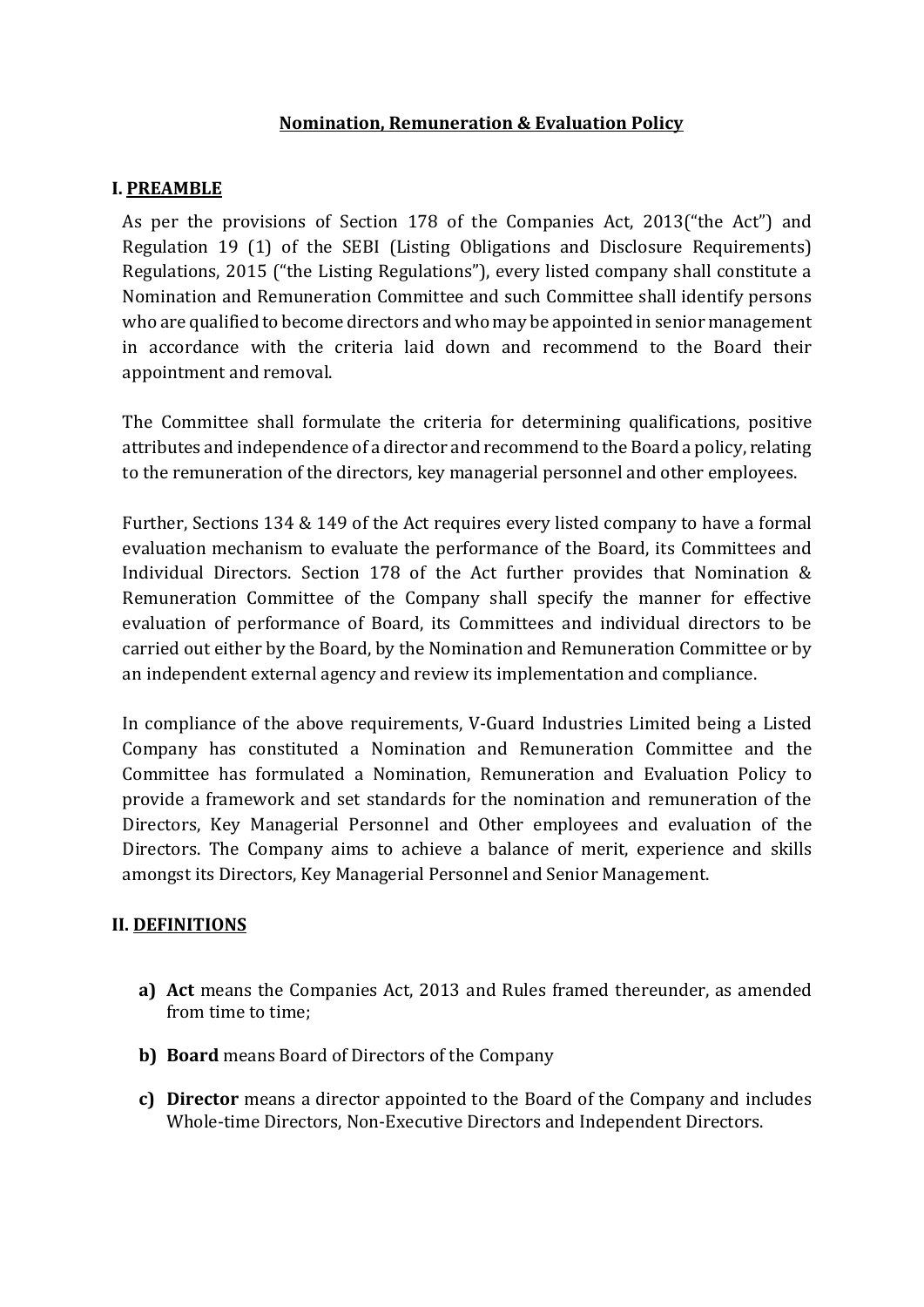### **d) Key Managerial Personnel (KMP)** means

- i. Managing Director,
- ii. Whole-time Directors,
- iii. Chief Financial Officer,
- iv. Company Secretary and
- v. Such other officer(s) as may be prescribed
- **e) Nomination & Remuneration Committee of the Company** means a subcommittee of the Board constituted in accordance with the provisions of Section 178(1) of the Act and Regulation 19(1) of the Listing Regulations and consists of five Independent Directors as members.
- **f) Senior Management** means all employees in the designation of Senior Vice President / Vice President, other than the Directors and KMPs of the Company, and are part of the core management team.

#### **III. OBJECTIVES OF NOMINATION & REMUNERATION COMMITTEE**

The Nomination and Remuneration Committee is responsible for:

- a) Reviewing the structure, size and composition (including the skills, knowledge and experience) of the Board annually and making recommendations on any proposed changes to the Board to complement the Company's corporate strategy, with the objective to diversify the Board.
- b) Identifying individuals suitably qualified to be appointed as Directors, KMPs and Senior Management Personnel of the Company.
- c) Recommending to the Board a policy, relating to the remuneration for the Directors, Key Managerial Personnel and other employees.
- d) Recommending to the Board to provide any kind of reward to KMPs and Senior Management Personnel linked to their performance and achievement relating to the Company's operations.
- e) Ensuring that level and composition of remuneration is reasonable and sufficient and relationship of remuneration to performance is clear and meets appropriate performance benchmarks.
- f) Assessing the independence of Independent Directors.
- g) Evaluating the performance of the members of the Board and provide necessary report to the Board for further evaluation of the Board members.
- h) Making recommendations to the Board concerning any matters relating to the continuation in office of any Director, subject to the provisions of law and their service contracts. Further, the extension or continuation of the term of appointment of the Independent Director shall also be on the basis of the report of performance evaluation of Independent Directors.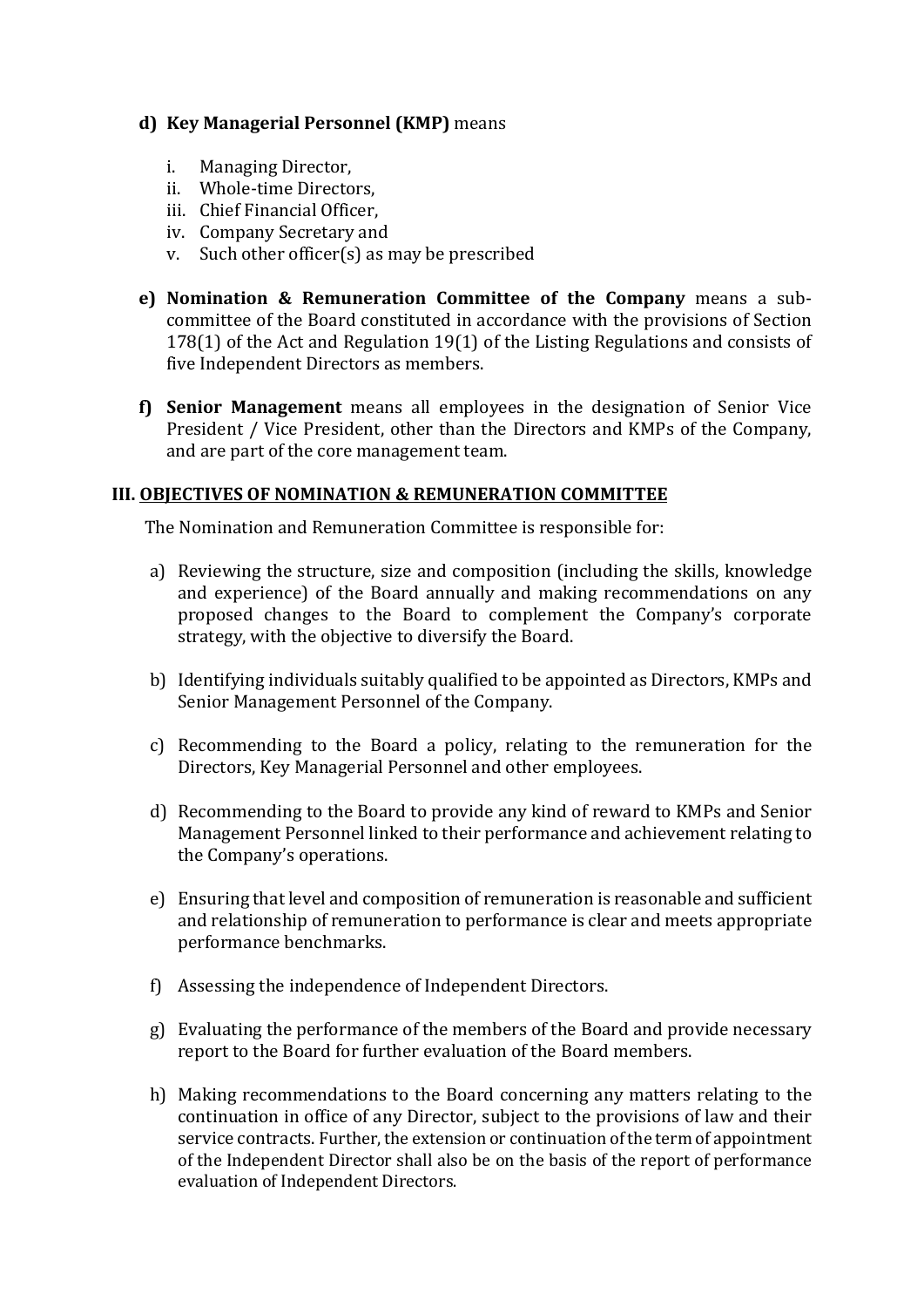- i) Devising a policy on Board diversity.
- j) Developing a succession plan for the Board, KMPs and Senior Management and to regularly review the plan.
- k) To recommend to the Board, all remuneration, in whatever form, payable to senior management.
- l) Such other key issues or matters as may be referred by the Board or as may be necessary in view of the Listing Regulations and provisions of the Act and Rules made thereunder.

#### **IV. POLICY FOR APPOINTMENT, REMOVAL AND RETIREMENT OF DIRECTOR, KMP AND SENIOR MANAGEMENT**

#### **A. Appointment criteria and qualifications**

- i) The Committee shall identify and ascertain the qualification, expertise, industry experience, integrity, background and other qualities of the persons for appointment as Director, KMP or at Senior Management level and recommend to the Board his /her appointment. The Committee has discretion to decide whether qualification, expertise and experience possessed by a person is sufficient / satisfactory for the position concerned.
- ii) The Committee shall assess the criteria of independence fulfilled by the appointee incase of recommending a person for appointment / re-appointment as Independent Director.
- iii) The Committee shall consider the extent to which the person proposed to be appointed as Director, is likely to contribute to the overall effectiveness of the Board and work constructively with the existing directors and enhance the efficiencies of the Company.
- iv) The Committee shall consider the nature of existing positions held by the appointee including directorships or other relationships and the impact it may have on the appointee's ability to exercise independent judgement.
- v) The Committee shall consider the appointment of any person who has attained the age of 70 years as Whole-time Director, only with the approval of shareholders by passing a special resolution based on the explanatory statement annexed to the notice for such motion indicating the justification for such appointment.
- vi) The Committee shall ensure that the new Directors, KMPs and Senior Management are provided adequate training about the operations of the Company and reviewing the training procedures from time to time.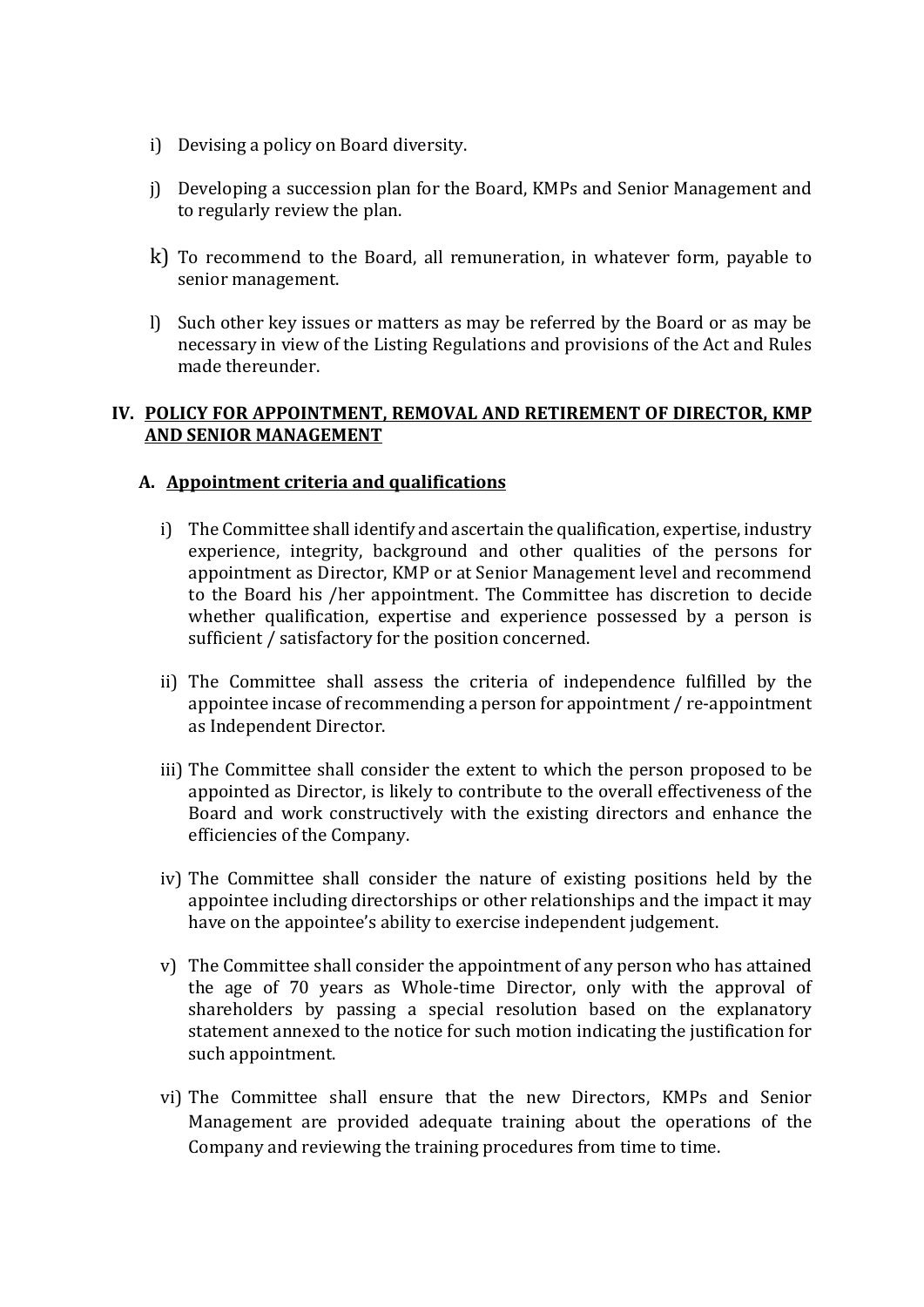vii) The Committee shall ensure that formal letter of appointment is given to the Independent Directors at the time of their appointment.

# **B. Term / Tenure**

- i) The Committee shall recommend the appointment or re-appointment of any person as its Executive Chairman, Managing Director or Executive Director for a term not exceeding five years at a time.
- ii) The Committee shall recommend appointment or re-appointment of any person as Independent Director for a term upto five consecutive years and ensure that no Independent Director is holding office for more than two consecutive terms.
- iii) Recommending to the Board, appointment of KMPs / Senior Management as per the provisions of the Act and policy of the Company.

# **C. Removal**

The Committee may recommend to the Board due to reasons of any disqualification mentioned in the Act or under any other applicable Act, Rules and Regulations there under and the same recorded in writing, removal of a Director, KMP or Senior Management Personnel subject to the provisions and compliance of the Act, Rules and Regulations.

# **D. Retirement**

The Director, KMP and Senior Management Personnel shall retire as per the applicable provisions of the Act and the prevailing policy of the Company. The Board will have the discretion to retain the Director, KMP, Senior Management Personnel in the same position or otherwise, even after attaining the retirement age, for the benefit of the Company.

# **V. POLICY RELATING TO THE REMUNERATION FOR THE WHOLE-TIME DIRECTOR, KMP AND SENIOR MANAGEMENT PERSONNEL**

# **A. Remuneration for Whole-time / Non-Executive / Independent Directors**

i) The remuneration including commission payable to Whole-time Directors will be determined by the Committee in accordance with the provisions of the Articles of Association of the Company and the Act and recommended to the Board for approval, subject to the approval of the shareholders of the Company and Central Government, wherever required. The Whole- time Directors shall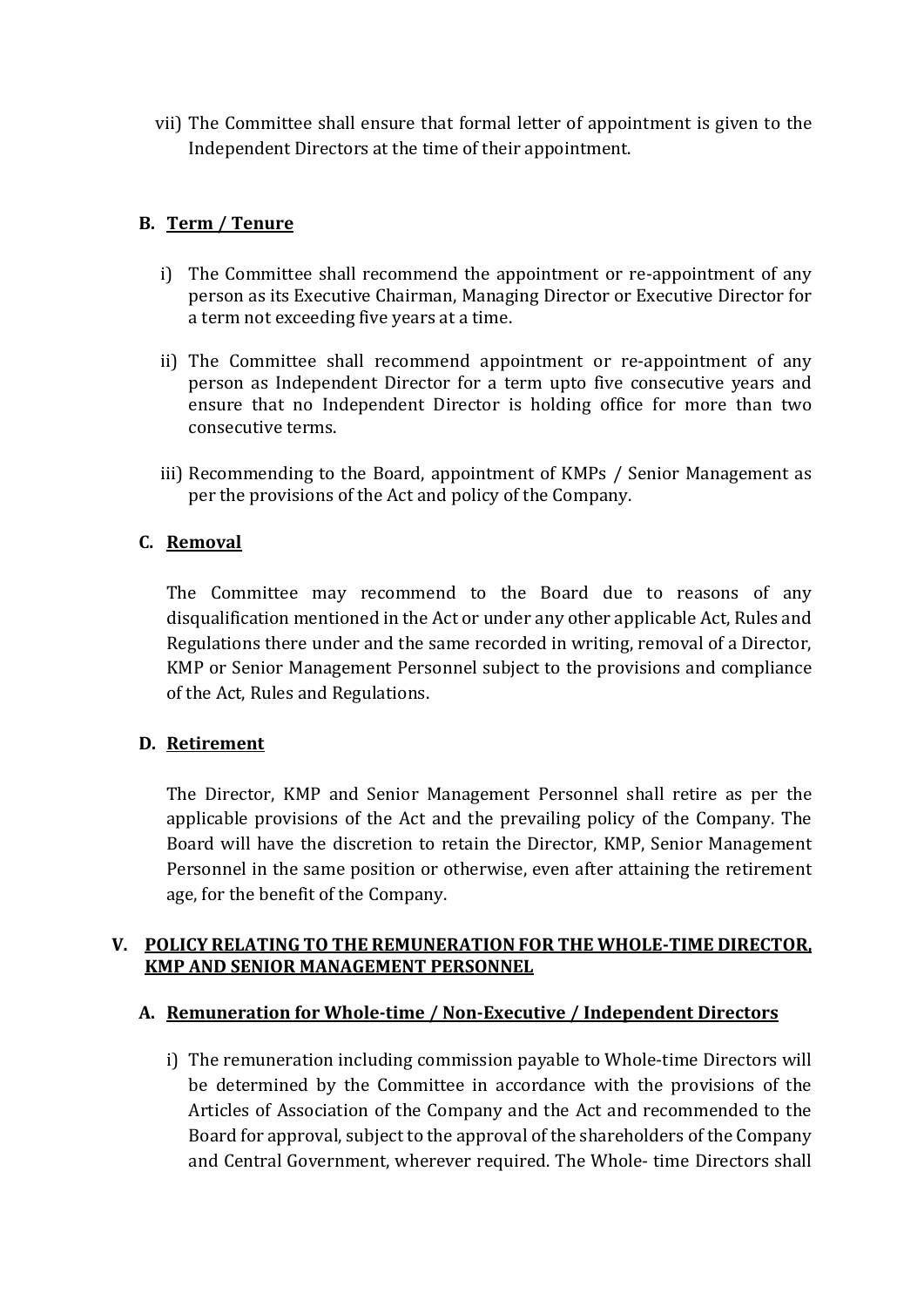be eligible for a monthly fixed pay which includes HRA and commission on net profits/variable pay and other benefits like employer's contribution to PF, pension scheme etc. and other perquisites like LTA, reimbursement of medical expenses, car, use of telephone, club fees etc.

- ii) The Committee shall ensure that the level and composition of remuneration is reasonable and sufficient to attract, retain and motivate Directors of the quality required to run the Company successfully.
- iii) If in any Financial Year, the Company has no profits or its profits are inadequate, the Company shall pay remuneration to its Whole- time Directors in accordance with the provisions of Schedule V of the Act.
- iv) Increments to the existing remuneration structure may be recommended by the Committee to the Board which should be within the limits approved by the shareholders.
- v) Where any insurance is taken by the Company on behalf of its Directors, for indemnifying them against any liability, the premium paid on such insurance shall not be treated as part of the remuneration payable to them. Provided that, if such person is proved to be guilty, the premium paid on such insurance shall be treated as part of the remuneration.
- vi) Non-Executive Directors and Independent Directors may be paid remuneration by way of commission at the rate of not exceeding 2% of the net profits of the Company calculated in accordance with the provisions of the Act.
- vii) Non-Executive and Independent Directors shall receive remuneration by way of fees for attending the meetings of Board and sub- committees of the Board, in which they hold membership / chairmanship as the case may be. Sitting fee payable shall be fixed and approved by the Board within the limits as prescribed in the Act.
- viii) Independent Directors are not entitled to any stock option of the Company.

#### **B. Remuneration for Key Managerial Personnel and Other Employees**

- i) The Committee shall take into account the qualification, industry experience, integrity of the appointee, existing remuneration level for similar positions in other companies operating in the same sector etc., while fixing the remuneration payable to the KMPs and Senior Management Personnel. The remuneration payable shall be structured in such way that it consists of fixed and variable pay reflecting short and long-term performance objectives appropriate to the working of the Company and its goals.
- ii) The Committee may also consider giving ESOP to KMPs & Senior Management.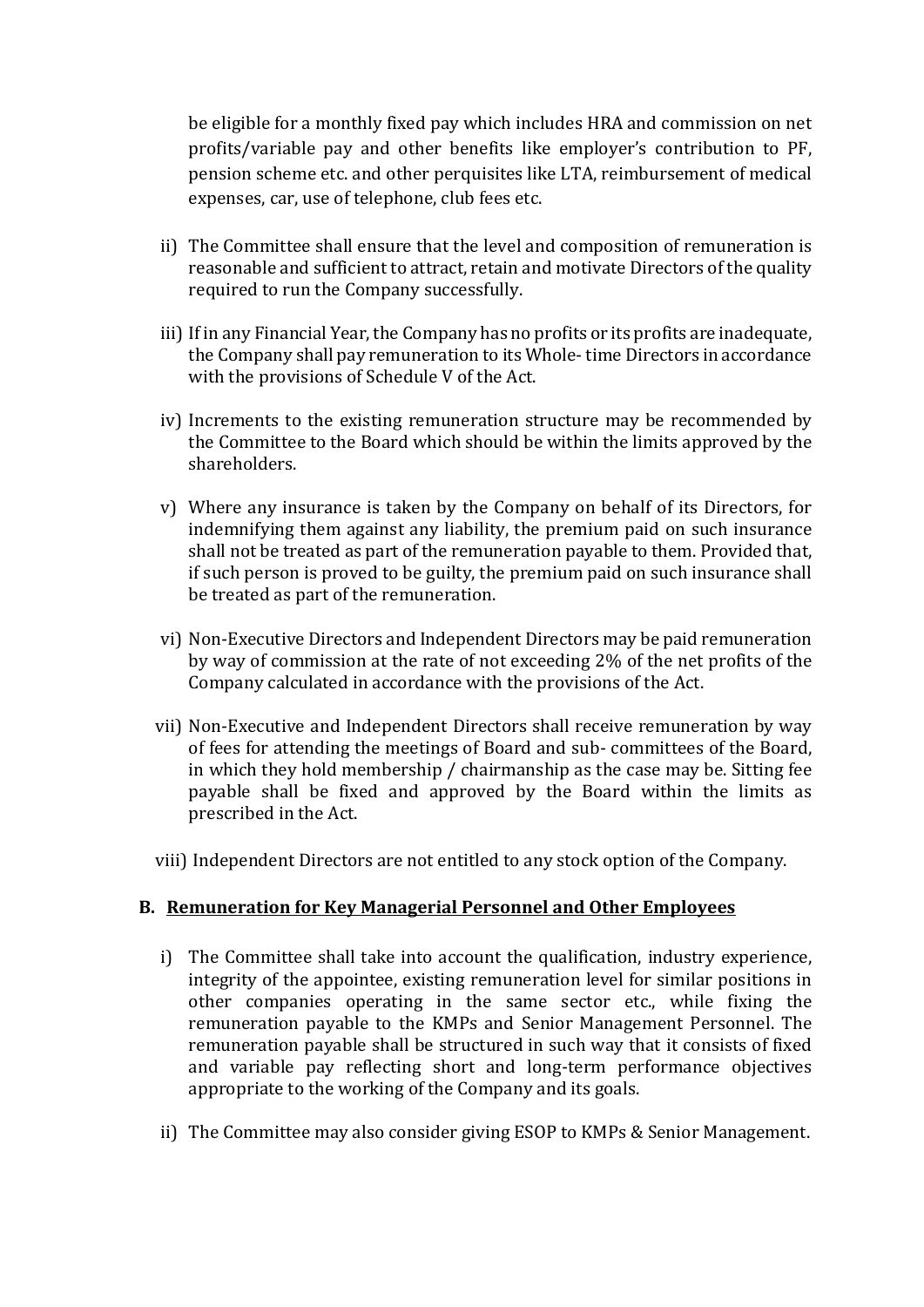### **VI. PERFORMANCE EVALUATION OF BOARD**

As per the provisions of Section 134 and 178 of the Act, the performance of the Board of a Company is to be evaluated annually by the Nomination and Remuneration Committee and a statement indicating the manner in which formal annual evaluation has been made by the Board of its own performance and that of its committees and individual directors shall be mentioned in the Board's report.

The Company's Board consists of optimum combination of Executive and Non-Executive Directors and performance evaluation of the Board as a whole, each individual director and sub-committees of the Board is to be carried out, to ensure that with the efficient performance of the Board, the Company's objectives are achieved and stakeholders' expectations are met.

### **A. In each Financial Year the Board will undertake the following activities**:

- i) The Board shall discuss the operating and financial performance, strategic proposals, risk management and key appointments and standards of conduct.
- ii) The Board shall ensure that the Company has adopted best governance practices in all spheres of its operations which results in enhanced value for the stakeholders.
- iii) The Board as a whole will discuss and analyse its own performance during the year.
- iv) The Board shall review the performance of Independent Directors, excluding the Director being evaluated.
- v) The Board shall review from time to time the necessity of forming any subcommittees of the Board and delegating certain of its powers, duties and responsibilities to such sub-committees.
- vi) The Board shall review the terms of reference of the sub-committees to ensure that these are in line with the provisions of the Act, Listing Regulations or such other regulations that may be in force.
- vii)The Board shall review the adequacy of number of meetings and provide suggestions for improving Board deliberations.
- viii)The Board Shall ensure that minimum information is made available to the Board as specified in Annexure/Schedule to the Listing Regulations.
- ix) The Board shall ensure that as per the provisions of the Act and the Listing Regulations, matters which are to be discussed and decided in Board meeting are placed and decided at the Board meeting.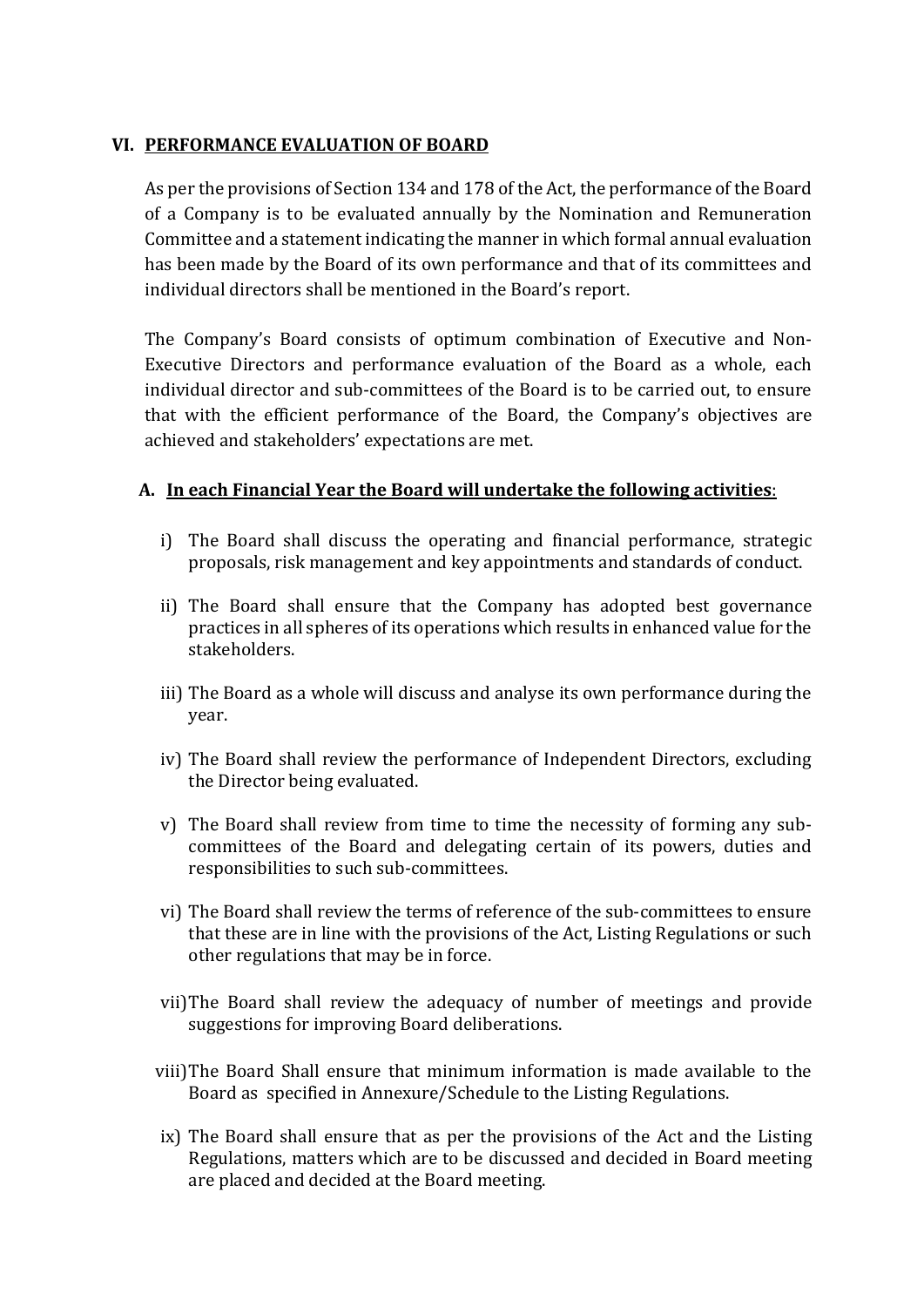x) The Board shall from time to time review those matters which have a bearing on the operations / performance of the Company and needs to be compulsorily informed to the exchange.

# **B. Independent Directors of the Company shall hold at least one meeting in a year and consider the following**:

- i) Review the performance of non-independent Directors and the Board as a whole.
- ii) Review the performance of the Chairperson of the Company, taking into account the views of Executive directors and Non-Executive Directors.
- iii) Assess the quality, quantity and timeliness of flow of information between the Company Management and the Board that is necessary for the Board to effectively and reasonably perform their duties.

### **C. Criteria for evaluation of the performance of the Board**

The Board will assess its performance with regard to the following aspects:

- i) Analysing the size, structure and expertise of the Board.
- ii) Reviewing the frequency of number of Meetings.
- iii) Oversight of the Financial Reporting Process, including Internal Controls.
- iv) Development of suitable strategies and business plans at appropriate time and its effectiveness.
- v) Implementation of robust policies and procedures.
- vi) Tackling difference of opinion.
- vii) Understanding the enterprise Risk Management Strategy and Risk Appetite.
- viii)Contribution in the Board discussions and deliberations enabling the Board to take appropriate and effective decisions.
- ix) Awareness about the Roles and Responsibilities of the Board level committee.
- x) Monitoring of all statutory compliance.
- xi) Planning for top management succession.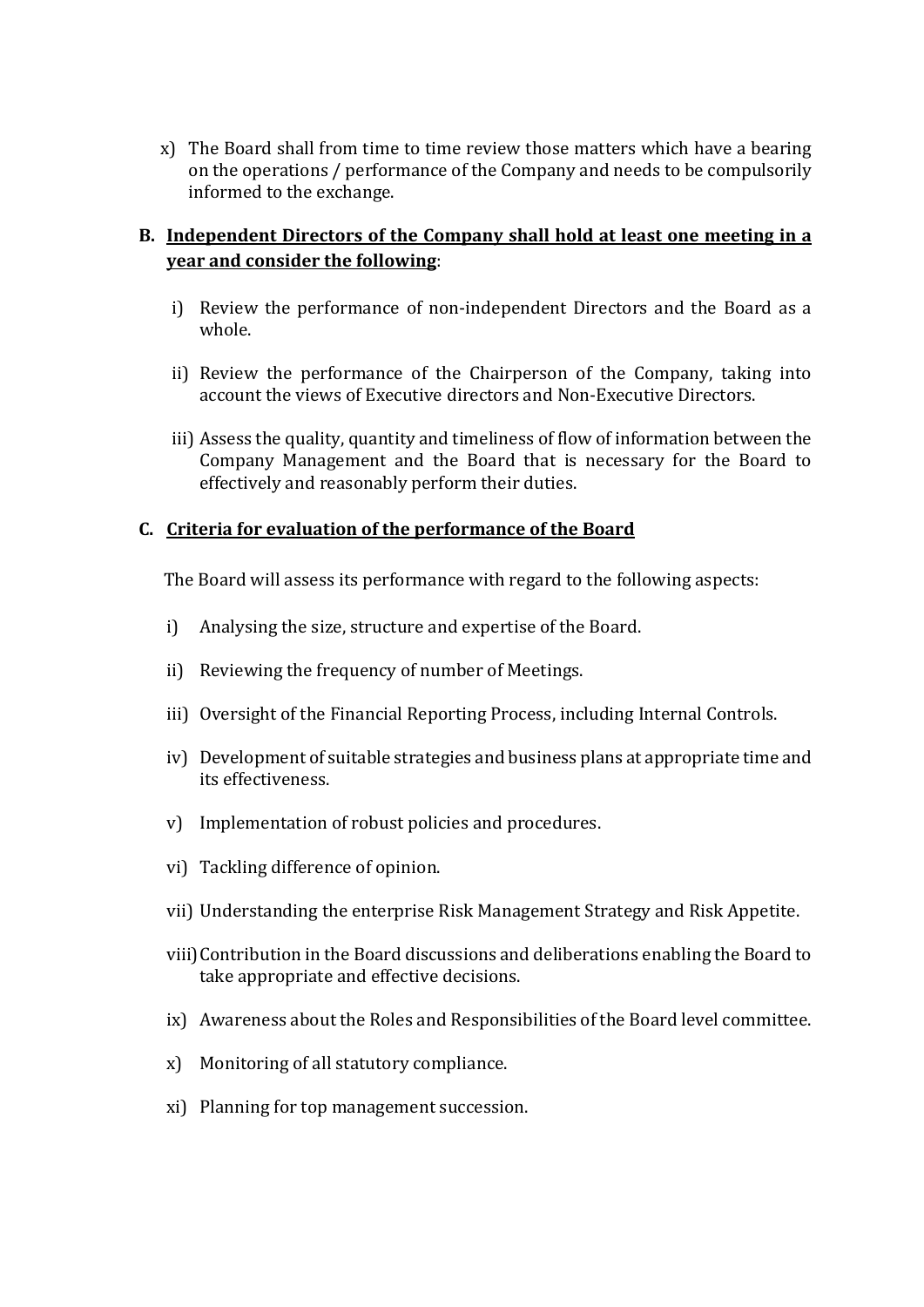### **D. Evaluation Criteria for Independent Directors:**

### **a) Personal Traits**

- i) Highest personal and professional ethics, integrity, values and Independence.
- ii) Inquisitive and objective perspective, practical wisdom and mature judgment.
- iii) Contribution to Board deliberations.

### **b) Other Criteria**

- i) Preparedness at the meeting.
- ii) Generation of new ideas and ability to challenge customs and practices being followed.
- iii) Ability to contribute to and monitor corporate governance practice.
- iv) Addition of value and unique perspective and insight to the discussion by the Board.
- v) Quality of decision making.
- vi) Integrity and maintaining of confidentiality.
- vii) Exercise of objective independent judgement in the best interest of Company.
- viii)Adherence to Code of Ethics & Conduct.
- ix) Engagement level and participation at the Board / Committee Meetings.
- x) Commitment, including guidance provided to senior management outside of Board / Committee meetings.
- xi) Effective deployment of knowledge of industry, experience and expertise.
- xii) Willingness to spend time and effort to learn about the Company and the business.

#### **E. Evaluation Criteria for Individual Directors**

Executive Director's performance will be evaluated considering the following:

i) Preparedness at the meeting.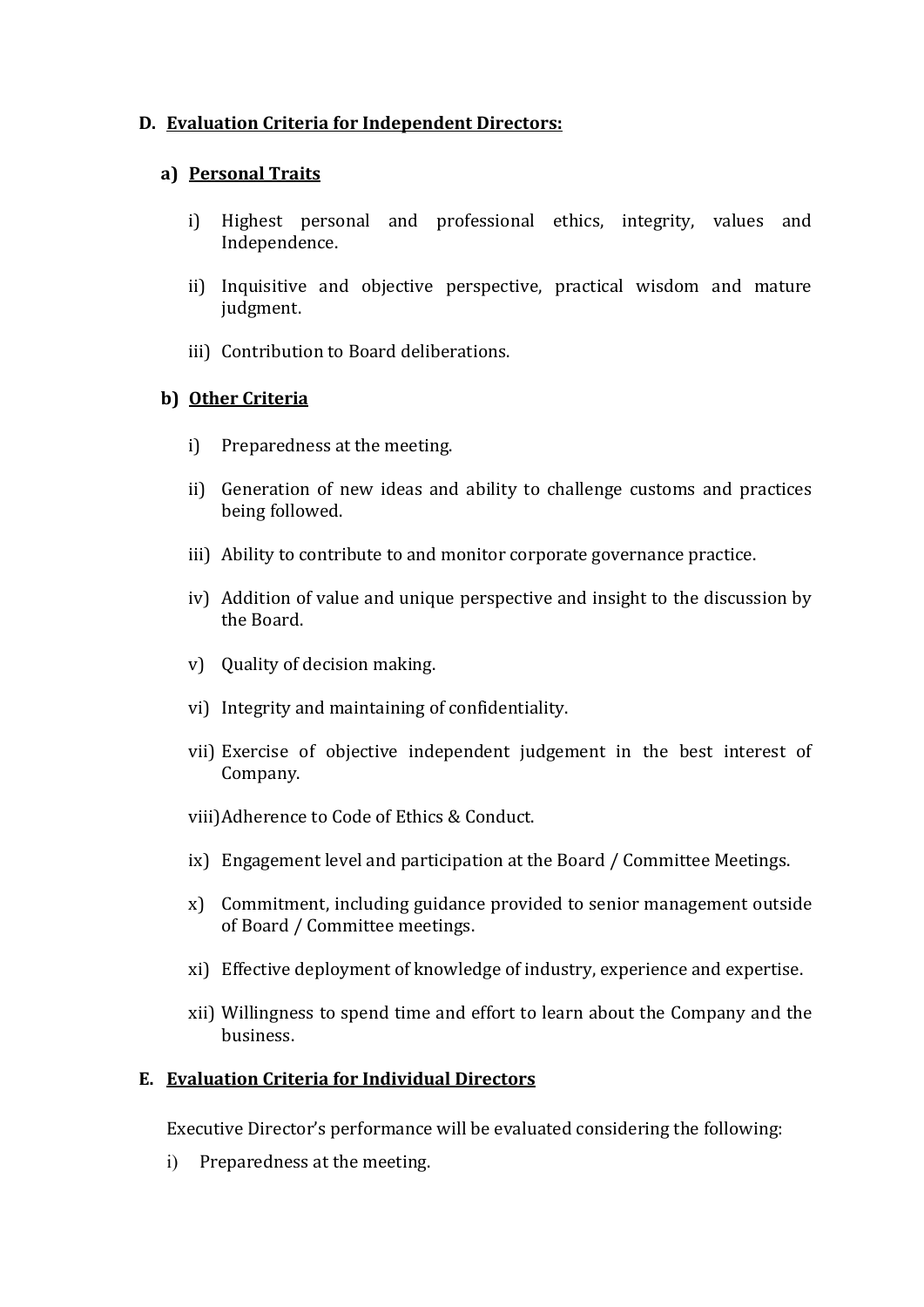- ii) Generation of new ideas and ability to challenge customs and practices being followed.
- iii) Ability to contribute to and monitor Corporate Governance Practice.
- iv) Addition of value and unique perspective and insight to the discussions by the Board
- v) Quality of decision making.
- vi) Integrity and maintaining of confidentiality.
- vii) Exercise of objective independent judgement in the best interest of Company.
- viii)Adherence to Code of Ethics & Conduct.
- ix) Achievement of financial /business targets prescribed by the Board.
- x) Developing and Managing/ Executing business plans, operational plans, risk Management, and financial affairs of the organization.
- xi) Display of leadership qualities i.e. living the purpose, anticipating business trends, opportunities, and priorities affecting the Company's prosperity and operations
- xii) Enabling leadership development as a part of succession planning
- xiii)Development of policies, and strategic plans aligned with the vision and mission of Company and which harmoniously balance the needs of shareholders, clients, employees, and other stakeholders
- xiv) Managing relationships with the Board, management team, regulators, bankers, industry representatives and other stakeholders

Non-Executive Director's performance will be evaluated considering the following:

- i) Preparedness at the meeting.
- ii) Generation of new ideas and ability to challenge customs and practices being followed.
- iii) Ability to contribute to and monitor Corporate Governance Practice.
- iv) Addition of value and unique perspective and insight to the discussions by the Board
- v) Quality of decision making.